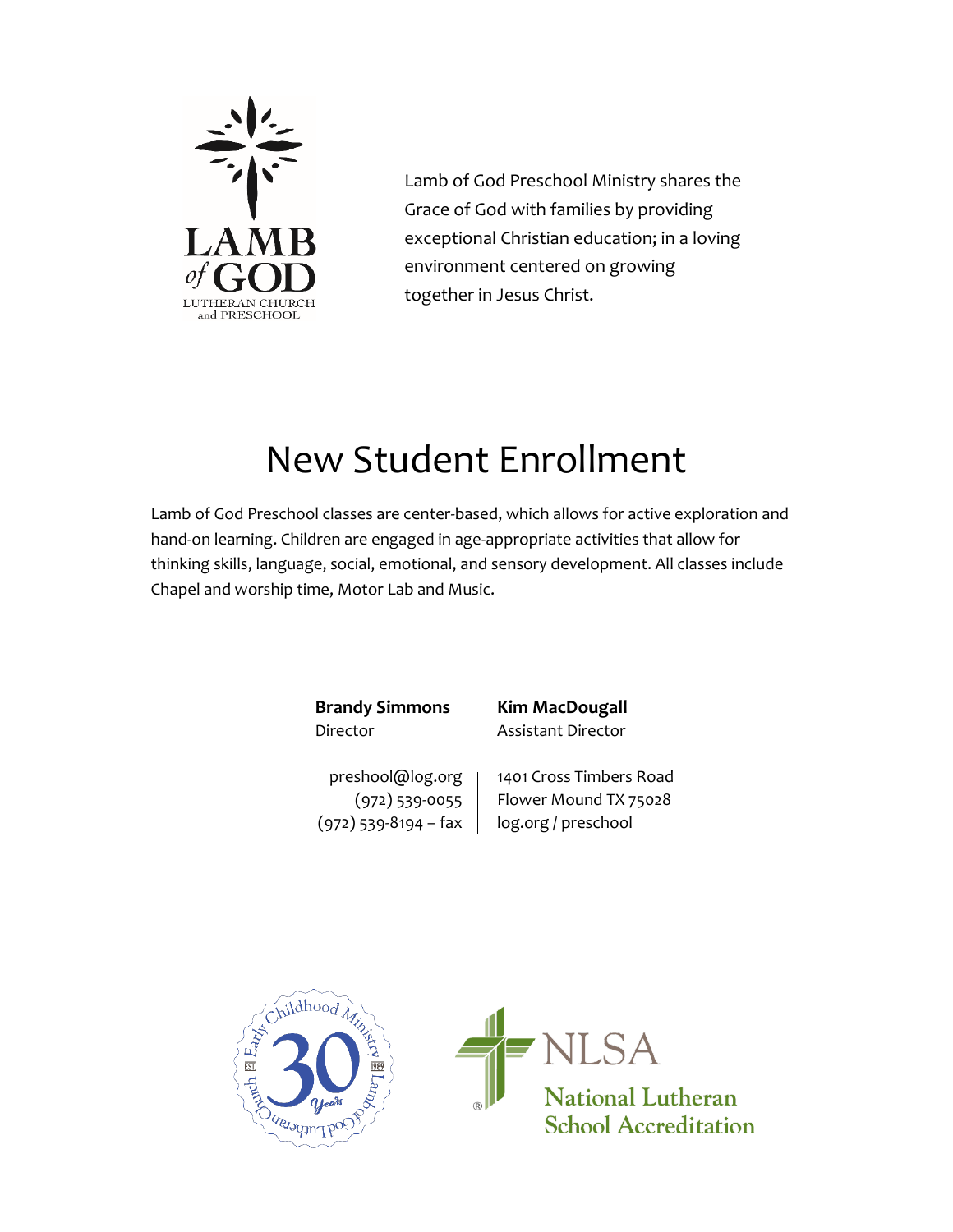- ❑ Complete and sign pages 1-4 and return to the Preschool office along with appropriate fees.
	- o Page 1: Enrollment Information
	- o Page 2: Liability Release
	- o Page 3: Student Health Statement
	- o Page 4: Tuition Express Authorization
- ❑ Pages 5 and 6 should be completed by the child's Physician and returned to the Preschool office prior to the first day of class.
	- o Page 5: Physician's Examination
	- o Page 6: Allergy Action Plan and Permission for Medication Form

Registration is contingent upon availability. For questions, please contact us at (972) 539-0055 or preschool@log.org

| <b>CLASS OPTIONS</b><br>2022-23 SCHOOL YEAR                                                                                           | <b>Annual Registration/</b><br><b>Supply Fee</b><br>Non-Refundable<br>Due at registration | <b>Monthly</b><br><b>Tuition Fee</b><br>Due $1st$ of<br>each month |
|---------------------------------------------------------------------------------------------------------------------------------------|-------------------------------------------------------------------------------------------|--------------------------------------------------------------------|
| <b>Toddlers</b>                                                                                                                       |                                                                                           |                                                                    |
| Must be 18 months of age by September 1st                                                                                             |                                                                                           |                                                                    |
| MWF am 8:30 - 12:30                                                                                                                   | \$275                                                                                     | \$345                                                              |
| $8:30 - 12:30$<br>TTh am                                                                                                              | \$275                                                                                     | \$240                                                              |
| 2 Year Olds<br>Must be 2 years of age by September 1st                                                                                |                                                                                           |                                                                    |
| MWF am 8:30 - 12:30                                                                                                                   | \$275                                                                                     | \$345                                                              |
| MWF Full Day 8:30 - 2:00                                                                                                              | \$275                                                                                     | \$385                                                              |
| TTh am 8:30 - 12:30                                                                                                                   | \$275                                                                                     | \$240                                                              |
| TTh Full Day 8:30 - 2:00                                                                                                              | \$275                                                                                     | \$320                                                              |
| 3 Year Olds                                                                                                                           |                                                                                           |                                                                    |
| Must be 3 years of age by September $1st$                                                                                             |                                                                                           |                                                                    |
| MWF am 8:30 - 12:30                                                                                                                   | \$275                                                                                     | \$345                                                              |
| MWF Full Day 8:30 - 2:00                                                                                                              | \$275                                                                                     | \$385                                                              |
| TTh am 8:30 - 12:30                                                                                                                   | \$275                                                                                     | \$240                                                              |
| TTh Full Day 8:30 - 2:00                                                                                                              | \$275                                                                                     | \$320                                                              |
| M-F Full Day 8:30 - 2:00                                                                                                              | \$275                                                                                     | \$485                                                              |
| Pre-Kindergarten<br>Must be 4 years of age by September 1st                                                                           |                                                                                           |                                                                    |
| MWF Full Day 8:30 - 2:00                                                                                                              | \$275                                                                                     | \$385                                                              |
| TWTh Full Day 8:30 - 2:00                                                                                                             | \$275                                                                                     | \$385                                                              |
| M-F Full Day 8:30 - 2:00                                                                                                              | \$275                                                                                     | \$485                                                              |
| <b>Junior Kindergarten</b><br>Must be 5 years of age by October 1 <sup>st</sup> and have<br>completed Pre-K or have Director approval |                                                                                           |                                                                    |
| M-F Full Day 8:30 - 2:00                                                                                                              | \$300                                                                                     | \$485                                                              |

- Annual Registration & Supply Fee is Non-Refundable and is due at the time of registration.
- First month tuition due at time of registration and is Non-Refundable.
- Monthly Tuition is due on the 1st of each month October through May.
- Requests to change your enrollment/class may not be honored.
- Each class has a minimum enrollment requirement. Parents will be notified if a class does not meet the requirement.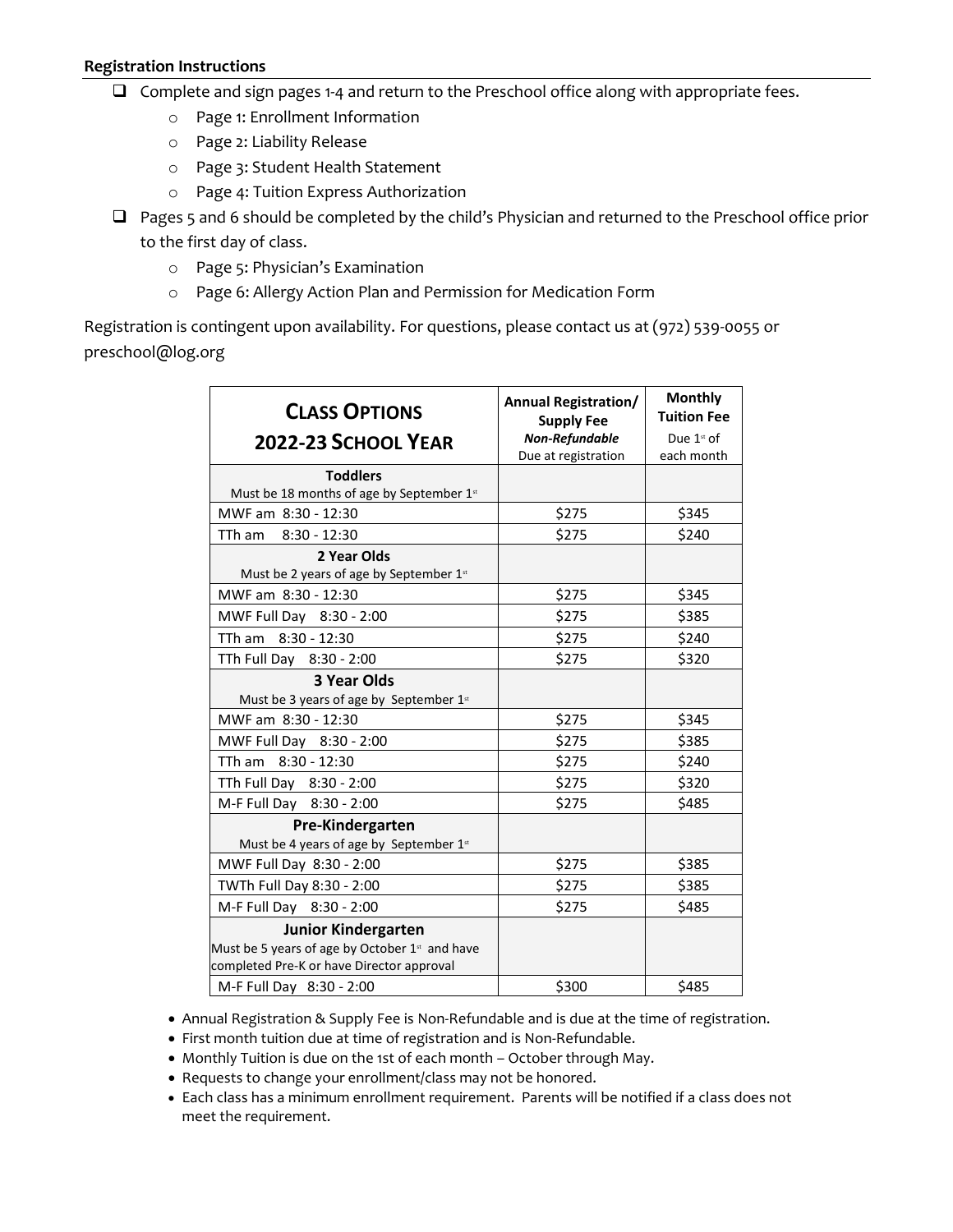## **LAMB OF GOD PRESCHOOL MINISTRY**

**Enrollment Information**

| <b>Parent &amp; Family Information</b>                |                                                                                                             | Marital Status: $\bigcirc$ Married $\bigcirc$ Separated $\bigcirc$ Divorced $\bigcirc$ Single Parent $\bigcirc$ Widowed |
|-------------------------------------------------------|-------------------------------------------------------------------------------------------------------------|-------------------------------------------------------------------------------------------------------------------------|
|                                                       |                                                                                                             |                                                                                                                         |
|                                                       |                                                                                                             |                                                                                                                         |
|                                                       |                                                                                                             |                                                                                                                         |
|                                                       | Does this person have permission to claim child at school? $\bigcirc$ Yes $\bigcirc$ No                     |                                                                                                                         |
|                                                       |                                                                                                             |                                                                                                                         |
|                                                       |                                                                                                             |                                                                                                                         |
|                                                       |                                                                                                             |                                                                                                                         |
|                                                       | Does this person have permission to claim child at school? $\bigcirc$ Yes $\bigcirc$ No                     |                                                                                                                         |
|                                                       |                                                                                                             |                                                                                                                         |
|                                                       |                                                                                                             |                                                                                                                         |
|                                                       |                                                                                                             |                                                                                                                         |
|                                                       |                                                                                                             |                                                                                                                         |
| What class option do you prefer? Choose from dropdown |                                                                                                             |                                                                                                                         |
|                                                       |                                                                                                             |                                                                                                                         |
|                                                       | <b>Emergency Contact Information</b><br>permission to contact the following people in case of an emergency. | I give Lamb of God Early Childhood Ministry Preschool permission to release my child to and/or                          |
| Name:                                                 |                                                                                                             |                                                                                                                         |
|                                                       |                                                                                                             |                                                                                                                         |
| Name:                                                 |                                                                                                             |                                                                                                                         |
|                                                       |                                                                                                             |                                                                                                                         |
| Name:                                                 |                                                                                                             |                                                                                                                         |
|                                                       |                                                                                                             |                                                                                                                         |

**and 1st month tuition are non-refundable.** Failure to pay fees may result in forfeiture of class placement. Each class has a student minimum enrollment requirement. Request to change enrollment or class is not guaranteed. I understand that the Parent Policy Handbook and School Calendar are both located on the preschool website at log.org / preschool. Images of students may appear on the LOG preschool website or other sources. All students will be included in the Preschool Handbook/Directory.

**Parent's Signature: \_\_\_\_\_\_\_\_\_\_\_\_\_\_\_\_\_\_\_\_\_\_\_\_\_\_\_\_\_\_\_\_\_\_\_\_\_\_\_\_\_\_\_ Date: \_\_\_\_\_\_\_\_\_\_\_\_\_\_\_\_\_\_\_\_\_\_**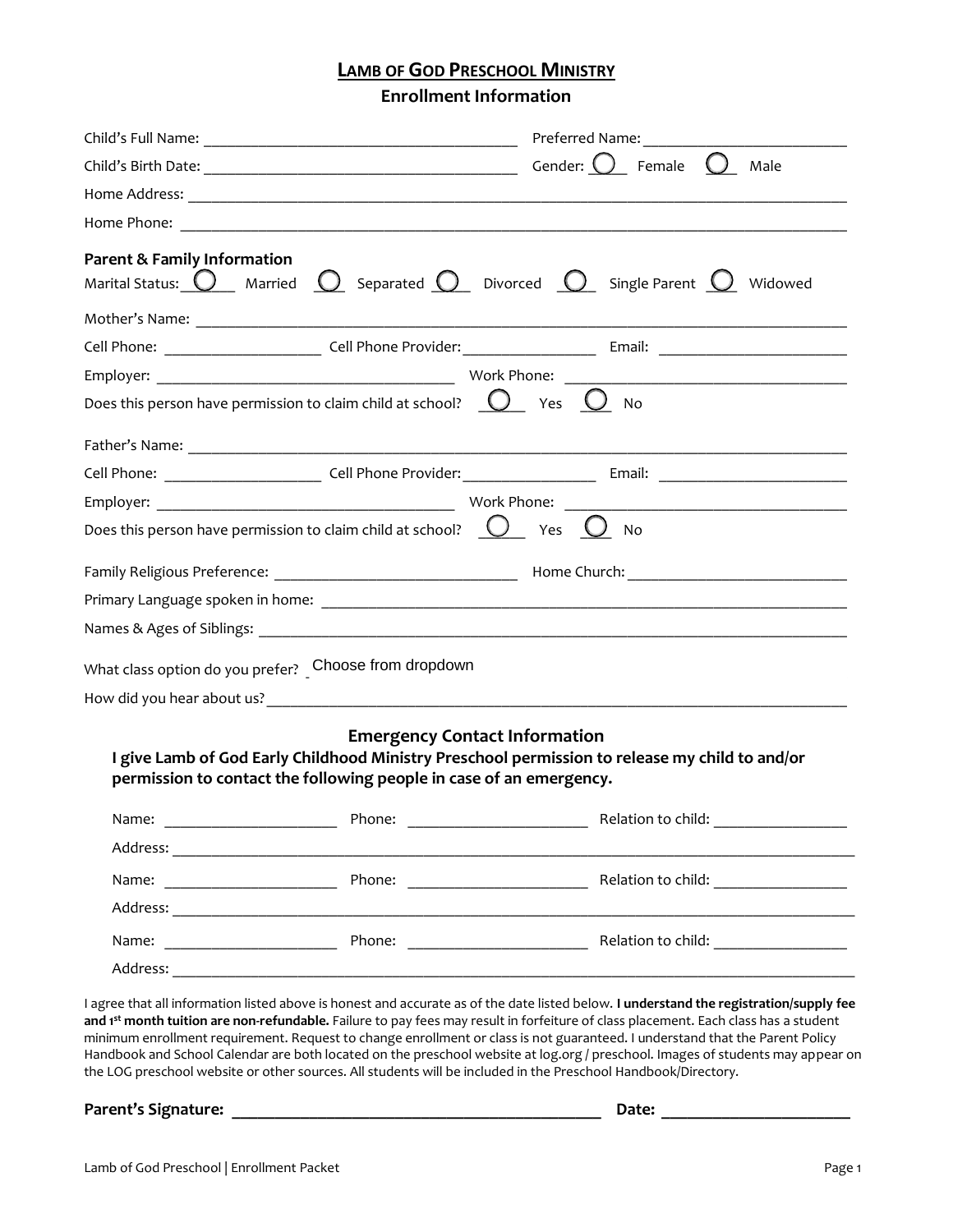# **LIABILITY RELEASE WITH PARENTAL CONSENT FOR MEDICAL/EMERGENCY TREATMENT AND TRANSPORTATION**

| <b>CHILD'S NAME</b> | <b>DATE OF BIRTH</b> |  |
|---------------------|----------------------|--|
| <b>ADDRESS</b>      | <b>PHONE NUMBER</b>  |  |

**The undersigned(s) being the lawful parent(s) and/or guardian(s) of the above child, hereby consent to the participation by the child in all Preschool activities conducted by Lamb of God Lutheran Church Preschool Ministry and to the participation of the child in all events related to these activities.**

**The undersigned hereby further authorize(s) staff and employees of Lamb of God Lutheran Church Preschool Ministry to provide for, approve and authorize emergency health care at any hospital, emergency room, doctor's office or other institution, employ any physicians, dentists, nurses or other person whose services may be needed for such health care, review and if necessary disclose the contents of any medical records, execute any consent form required by medical, dental or other health authorities incident to the provision of medical, surgical, or dental care to the child. Health care shall include, but not be limited to the administration of anesthesia, x-ray, examination, surgery, diagnostic and other procedures.**

**The undersigned(s) hereby further authorize(s) emergency transportation by either preschool personnel or if necessary, by ambulance or other emergency vehicle.**

**Notwithstanding other provisions in this consent form, Lamb of God Lutheran Church Preschool Ministry shall not have the authority to withhold or withdraw life-sustaining procedures for the child.**

**The Preschool is well child-proofed and the children are consistently well supervised. However, accidents do happen. The undersigned(s) assume(s) all risk of injury or harm to the child associated with participation in the preschool and agree(s) to release, indemnify, defend and forever discharge Lamb of God Lutheran Church Preschool Ministry and its staff and employees of and from all liability, claims, demands, damages, costs, expenses, actions and causes of action in respect to death, injury, loss or damage to the child, or by the child, howsoever caused, arising or to arise by reason of or during the child's participation in the preschool.**

| <b>Signature of Parent/Guardian:</b><br>Date |  |
|----------------------------------------------|--|
|----------------------------------------------|--|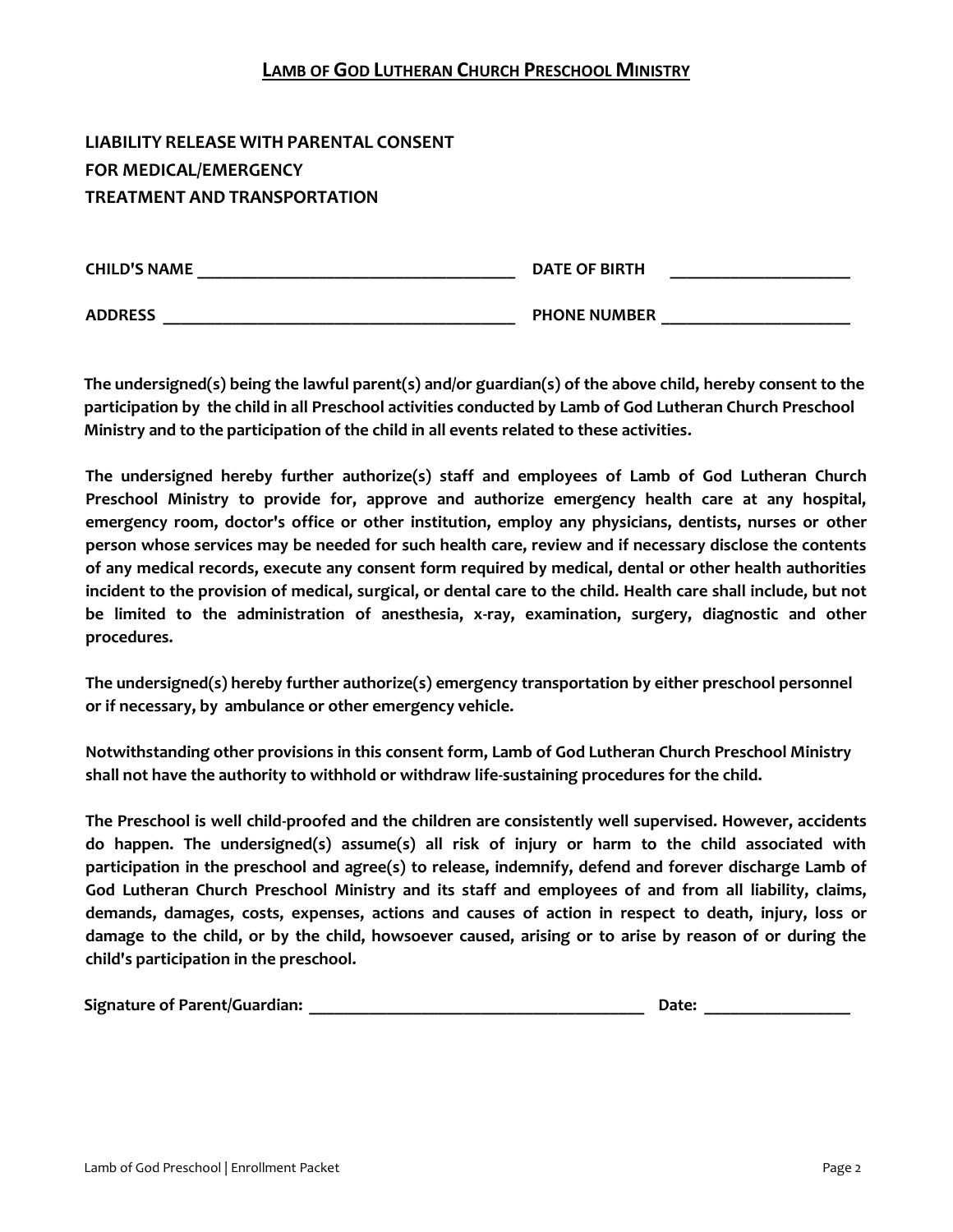**Student Health Statement (To be completed by parent)**

|                                                                               | Preferred Name:                                                                                                                                                                                                                                                      |
|-------------------------------------------------------------------------------|----------------------------------------------------------------------------------------------------------------------------------------------------------------------------------------------------------------------------------------------------------------------|
|                                                                               | Male                                                                                                                                                                                                                                                                 |
|                                                                               |                                                                                                                                                                                                                                                                      |
| Does the allergy cause a reaction that requires medical attention?            | $O$ No $O$<br>Yes<br>If yes, you must complete an Allergy Action Plan and Permission for Medication Form                                                                                                                                                             |
| List any recent illness:                                                      |                                                                                                                                                                                                                                                                      |
| List any chronic illness/condition:                                           |                                                                                                                                                                                                                                                                      |
| If child has been hospitalized in the past 12 month, please describe/explain: |                                                                                                                                                                                                                                                                      |
| List any conditions for which child may require special treatment:            | Has your child travelled outside of the United States within the last 6 months? $\bigcup$ No<br>Yes<br>If yes, you must provide Statement of Health and Well Being from a certified Physician.                                                                       |
| the listed child only.                                                        | Note: If medications are to be administered during school hours, and Allergy Action Plan and Permission for Medication<br>Form must be filled out and on file in the school office. All medications must be in the original container and labeled for                |
| Child's Physician's Name:                                                     |                                                                                                                                                                                                                                                                      |
| Physician's Address:                                                          | <u> 1989 - Johann Stein, marwolaethau a bhann an t-Amhainn an t-Amhainn an t-Amhainn an t-Amhainn an t-Amhainn a</u>                                                                                                                                                 |
| Physician's Phone Number:                                                     |                                                                                                                                                                                                                                                                      |
| emergency medical facility.                                                   | <b>Authorization for Emergency Medical Care</b><br>In the event that the child named above requires emergency medical care and parents cannot be reached, I<br>hereby authorize Lamb of God Preschool Ministry to secure such care as may be required at the nearest |
| Parent's Signature:                                                           | Date:                                                                                                                                                                                                                                                                |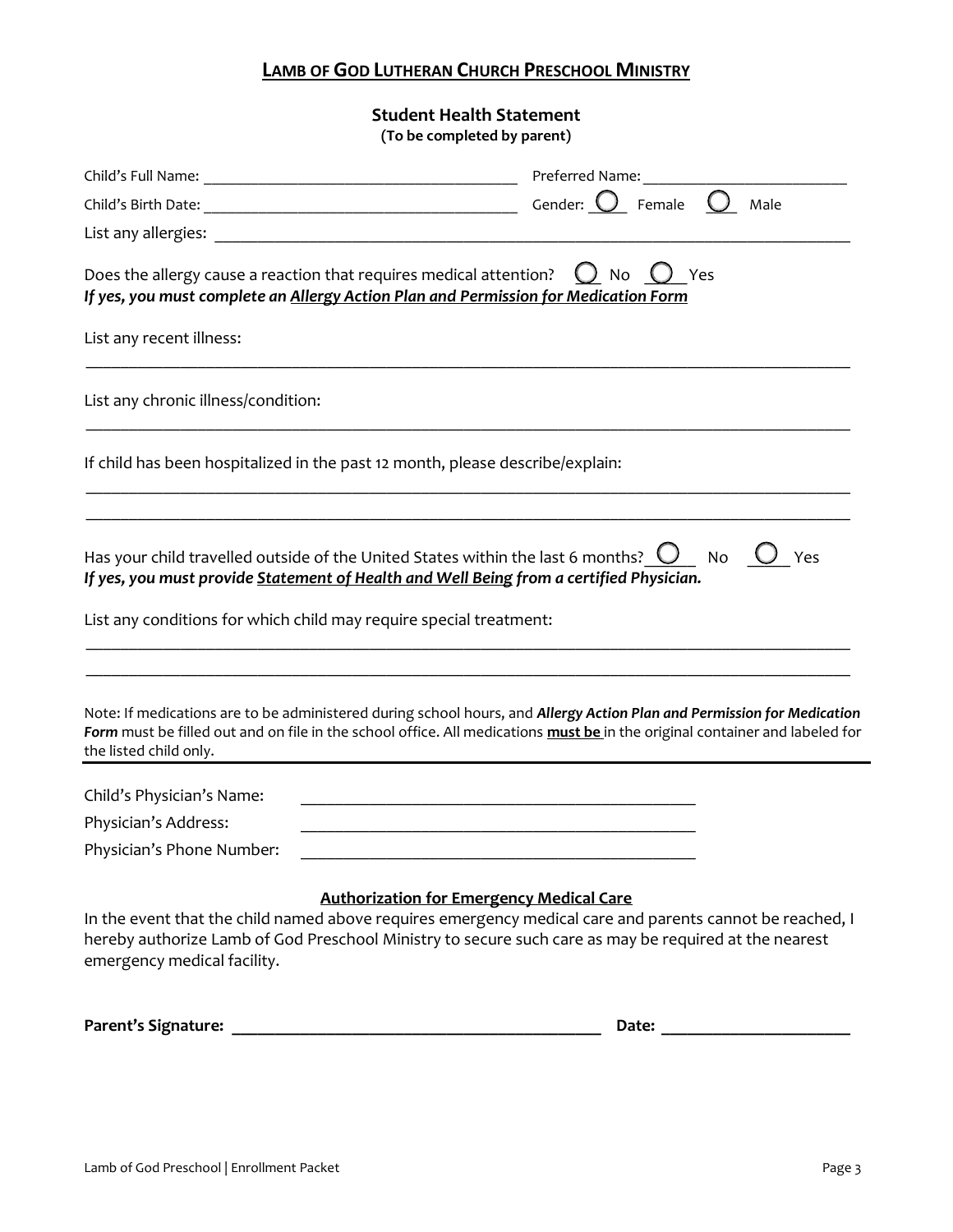



We are excited to offer the safety, convenience and ease of Tuition Express®—a payment processing system that allows secure, on-time tuition and fee payments to be made from either your bank account or credit card.

#### **ELECTRONIC FUNDS TRANSFER AUTHORIZATION FORBANK ACCOUNT and CREDIT CARD**

I (we) hereby authorize **Lamb of God Lutheran Church and Preschool** to initiate credit card charges to the belowreferenced credit card account **(Section A)** OR, initiate debit entries to my (our) checking or savings account, indicated below **(Section B).** To properly affect the cancellation of this agreement, I (we) are required to give 10 days written notice. Credit union members: please contact your credit union to verify account and routing numbers for automatic payments. Check with the center for accepted credit card types.

#### **COMPLETE ONE SECTION ONLY**

| <b>SECTION A</b>                                                   |  |  |  |  |
|--------------------------------------------------------------------|--|--|--|--|
|                                                                    |  |  |  |  |
|                                                                    |  |  |  |  |
|                                                                    |  |  |  |  |
|                                                                    |  |  |  |  |
|                                                                    |  |  |  |  |
|                                                                    |  |  |  |  |
|                                                                    |  |  |  |  |
|                                                                    |  |  |  |  |
| Bank/Credit Union Address ____________________________             |  |  |  |  |
|                                                                    |  |  |  |  |
| $\overline{\phantom{a}}$ Checking $\overline{\phantom{a}}$ Savings |  |  |  |  |
|                                                                    |  |  |  |  |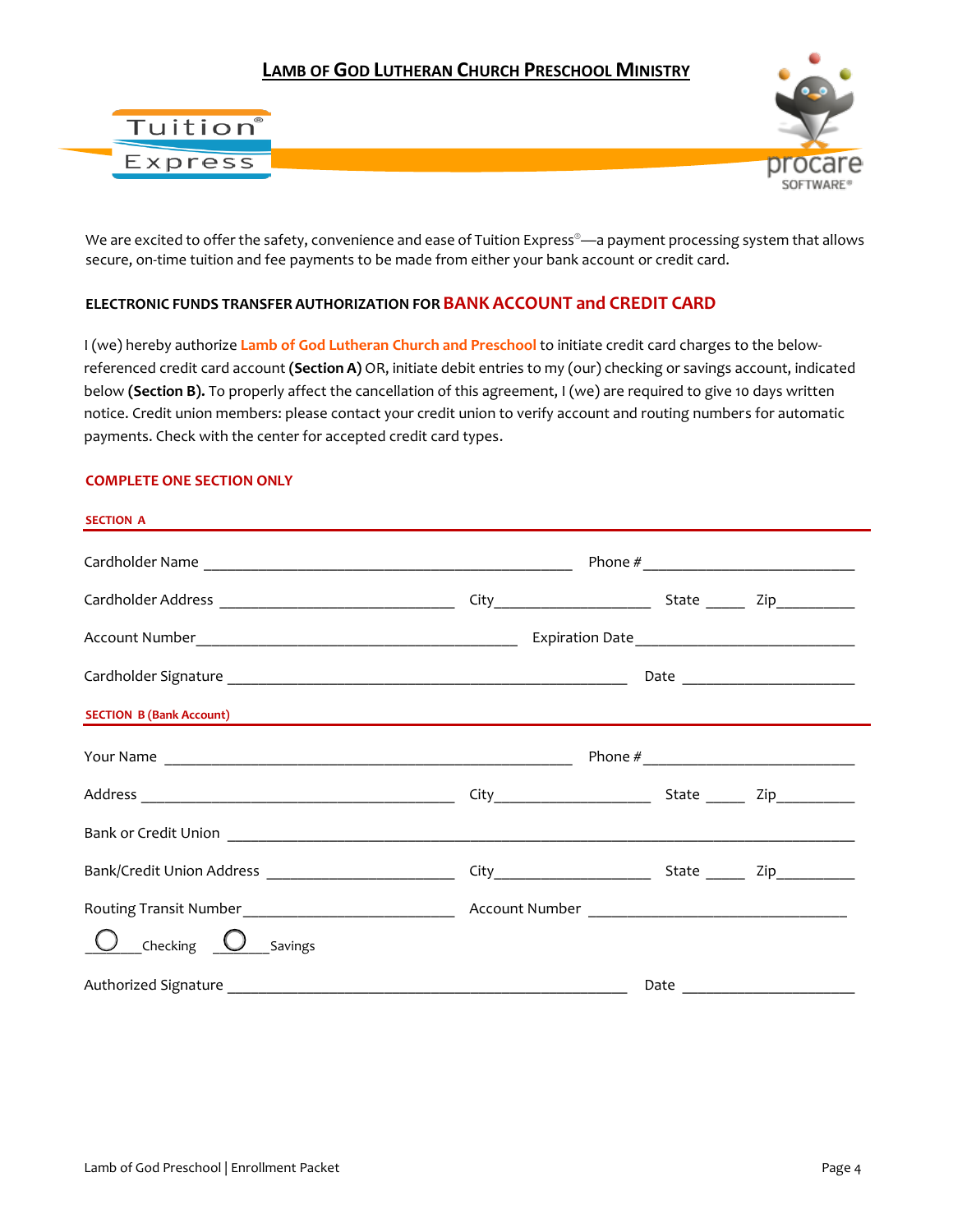**Physicians' Examination (To be completed by physician)**

| Hearing Screening: 1992.1993. Vision Screening: 1993.1994. Vision Screening: 1994.1994.1994.1994.1994.1994.199<br>(Required by Text Dept. of State Health Services for children 4yrs. and up attending private or public school.) |  |
|-----------------------------------------------------------------------------------------------------------------------------------------------------------------------------------------------------------------------------------|--|
|                                                                                                                                                                                                                                   |  |
| ,我们也不能会有什么。""我们的人,我们也不能会有什么?""我们的人,我们也不能会有什么?""我们的人,我们也不能会有什么?""我们的人,我们也不能会有什么?""                                                                                                                                                 |  |
|                                                                                                                                                                                                                                   |  |
| I have examined the child named above and find that he/she IS/IS NOT able to participate in a preschool<br>program. I have examined the immunization record and attest that it is a true and accurate listing.                    |  |
|                                                                                                                                                                                                                                   |  |
|                                                                                                                                                                                                                                   |  |
|                                                                                                                                                                                                                                   |  |

**Please attach a current copy of the child's immunization record to this form.**